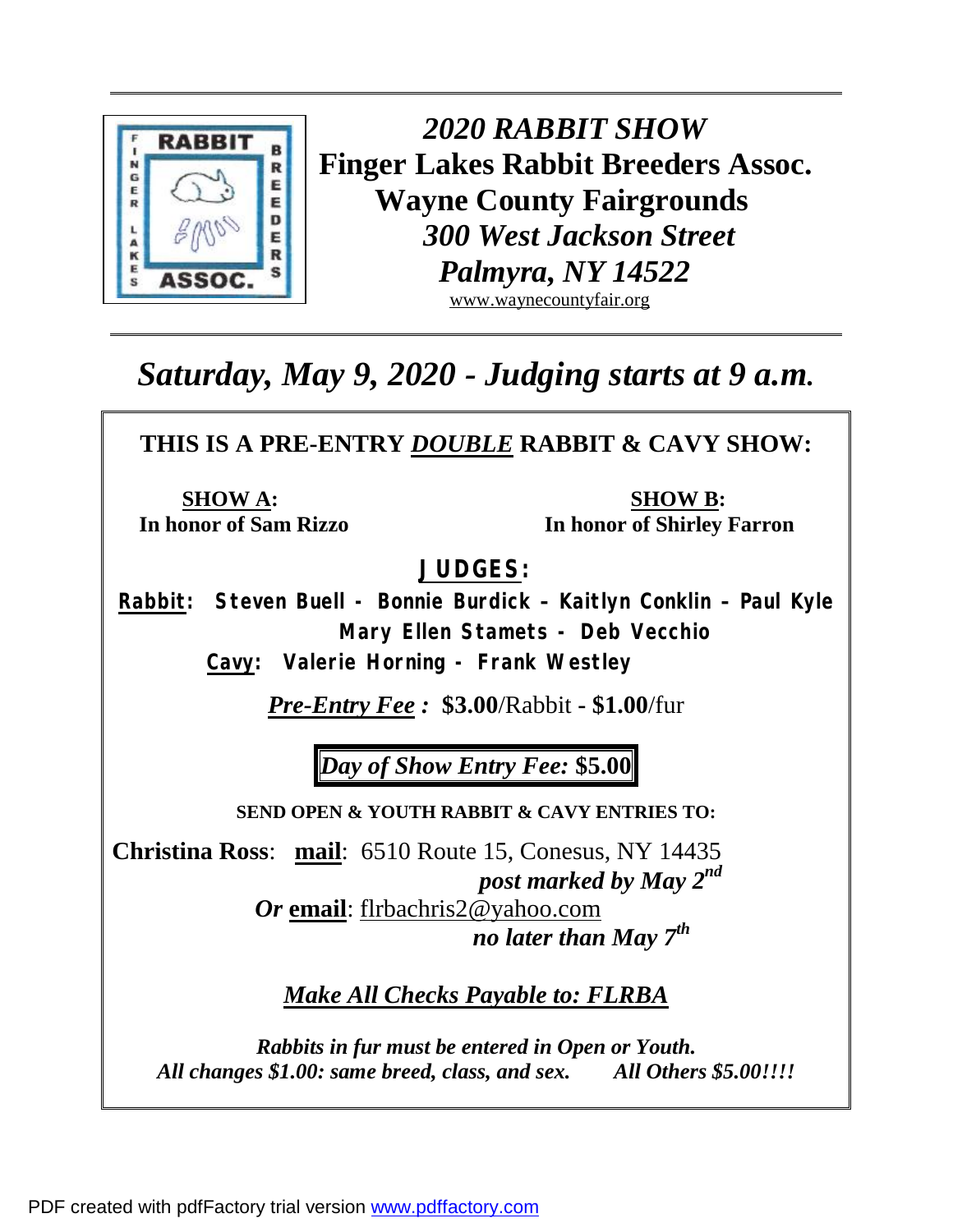### *SHOW RULES THIS IS A CARRY CASE SHOW*

∗ALL rabbits and cavies must be checked in by 8:00 A.M*.* for judging at 9 a.m.

∗ All entries are entered and shown at the risk of the owner. The Finger Lakes R.B.A. will not be responsible in case of fire, theft, accident or providential destruction. Every precaution will be made, however, to eliminate all danger.

\*No other animals than rabbits and cavies will be allowed in the show room.

∗ Stock showing signs of sickness or disease will be removed from the showroom at the discretion of the Show Superintendent.

∗ The American Rabbit Breeders

Association host club reserves the right to refuse entries from exhibitors placing an entry from all locations within 150 miles of a confirmed outbreak of RHD/VHD/RCV within the past 60 days of the entry deadline. ∗ Exhibitors and Guardians of exhibitors attempting to, or actually intervening with, annoying, molesting, or influencing the judge or judges, or acting in a manner unbecoming of an exhibitor(s) shall have their stock disqualified by the judge and shall be ejected by the superintendent and barred from the showroom. Suspension or expulsion of ARBA membership may result from said acts, if so deemed by the ARBA Board of Directors.

∗Payment of entry fees means that you will comply with all rules set forth in this catalog.

∗ The Finger Lakes R.B.A. will not be responsible for specials offered by anyone other than the Association.

∗The Association reserves the right of the Show Superintendent and Show Committee to interpret the rules and all specials. ∗All rabbits must be permanently and legibly ear marked; and cavies have an ear tag.

∗All exhibitors are responsible for getting their own animals to and from the judging table. After the class is announced, we will wait 3 minutes for the entries in the class, if not there, the class will be judged anyway. ∗ Youth exhibitors must place and remove

their own animals from the show table.

∗ Any exhibitor issuing a BAD CHECK will be charged a collection fee as charged by the bank. All offenders will be reported to the *NYSRCBA and the ARBA. In addition,* anyone writing a bad check will be required to pay in cash or Money Order for all future entries.

\*Any youth under age 5 must show their rabbits in open judging. (ARBA rule) \*No alcoholic beverages permitted on grounds or in the show building.

\*Proper decorum will be required of all persons in the show room and on show grounds; anyone not displaying proper behavior may be asked to leave by the Show Superintendent.

\*\*\*\*\*\*\*\*\*\*\*\*\*\*\*\*\*\*\*\*\*\*\*\*\*\*\*\*\*\*\*\*\*

### **BIS & BRIS AWARDS OPEN SHOWS A & B YOUTH SHOWS A & B**

**All Sanctioned Breeds will receive awards for BOB/BOS\* in Open & Youth from the club; any other Breeds with 10 or more will also receive awards from the Club. Ribbons for 1st - 3rd place will also be available for Exhibitors.** 

**\*Cavies for the 5 top breeds**  \*\*\*\*\*\*\*\*\*\*\*\*\*\*\*\*\*\*\*\*\*\*\*\*\*\*\*\*\*\*\*\*\*

# **THE SAM RIZZO PRESIDENT'S AWARD**

**Awarded in Show A**  The **Best Open 6 Class rabbit** in Show A. A cash prize of \$25, rosette and recognition on our Club's permanent plaque.

# **2019 Winner**: **Tim Repine Californian**

This is a special award honoring Sam Rizzo former ARBA Judge and President of the Finger Lakes Rabbit Breeders Association.

# **OPEN BIS/ATWATER AWARD**

**Awarded in Show B** The Open Best in Show Award given by our Club each year in memory of **Jason and Janice Atwater** 

**2019 BIS Winner**: **Polish**

**Marty, Jody, Zachary Earle Exhibitor listed on our permanent**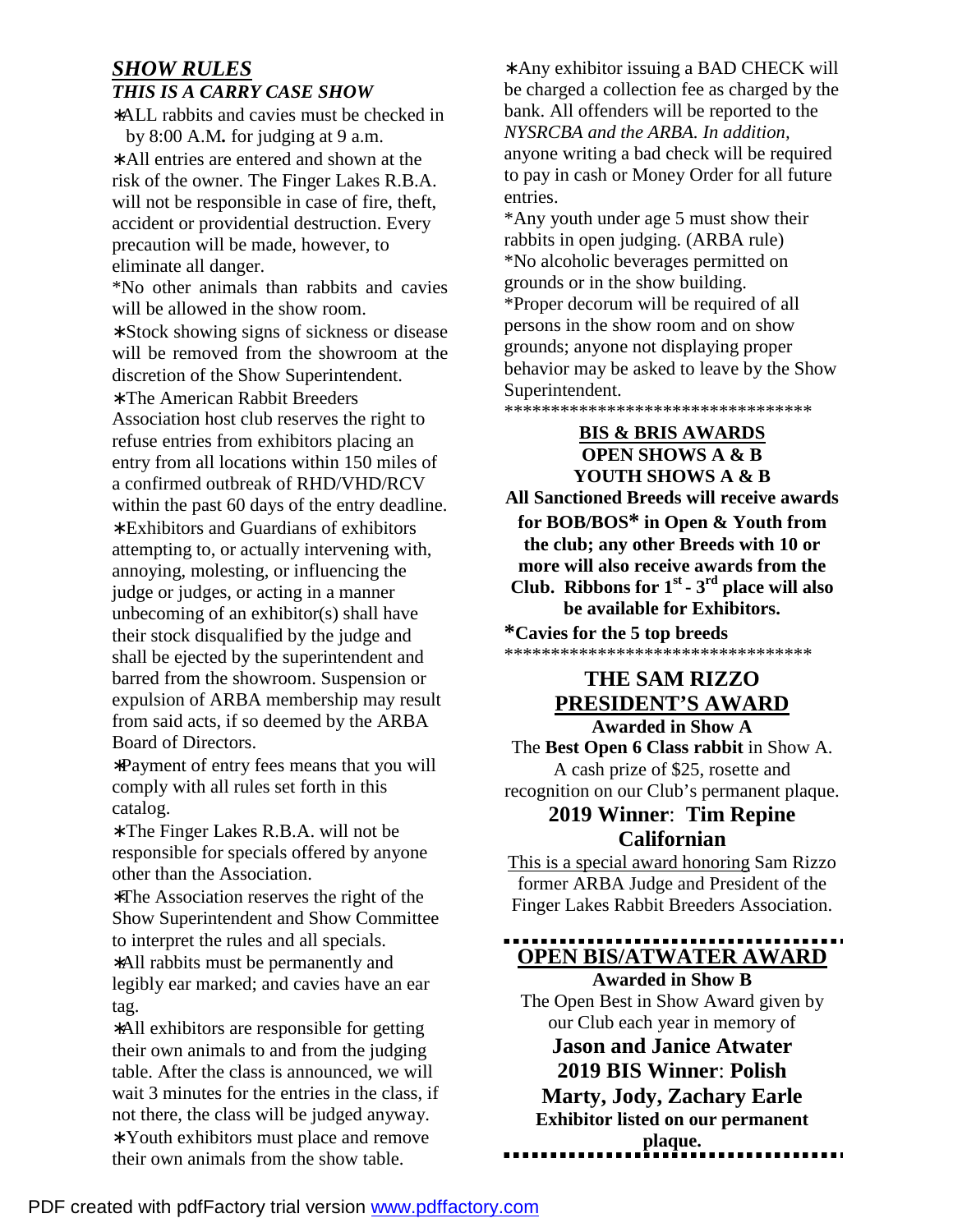### **BEST IN SHOW for both OPEN & YOUTH SHOWS**

**All Best of Breed rabbits for each show will be judged together on the show table.** 

| <b>REGISTRAR:</b> |  |  |  |
|-------------------|--|--|--|
| Rebecca Coombe    |  |  |  |

### **Finger Lakes RBA Officers**

**President:** Jack Bailey **Vice-President:** Mike Ross **Secretary:** Karin Bailey **Treasurer:** Marilyn DeMarree **Directors:**  Christina Ross Sherry Thompson Craig Wert **Show Secretary:** Christina Ross **Superintendent:** Mike Ross **Youth Secretary:** Meghan Vitaro **Raffle Chairs:** Karin Bailey Marilyn DeMarree **NYRCBA Delegate:** Jacky Wert **Alternate:** Stephanie Himlin

# *SANCTIONED BREEDS*

### *\*denotes youth sanctioned also*

Angoras**\* ,** Argente Brun\*, Cavy, Dutch\*, Dwarf Hotot\*, English Spot, Flemish Giants\*, Fuzzy Lops, Havana\*, Himalayan\*, Holland Lop\*, Lops\*, Mini Lop\*, Mini Rex\*, Netherland Dwarf**\***, New Zealand, Polish\*, Rex\*, Satin\*/Mini Satin\*, Thrianta

**"Thank you" to all those who sponsored sanctions at our show this year: Angoras:** Bailey & DeMarree **Cavy**: Suzette Rundle **Champagne:** Molly Hilderbrant **Dwarf Hotot**: Lisa Flick **English Spots**: Liz Frey **Flemish Giant:** Russell Welser **Fuzzy Lops:** Mike & Christina Ross **Havana**: Frey Family **New Zealand:** Thompsons **Satin/Mini Satin**: Craig/Jacky Wert **Thrianta:** Virginia Kouterick

# **Visit our food vendor**  *Gale-Winn Catering*

l

6460 Fisher Hill Rd Canandaigua, NY 585-396-3200 Serving breakfast and lunch. Delicious chicken BBQ*!!!*  

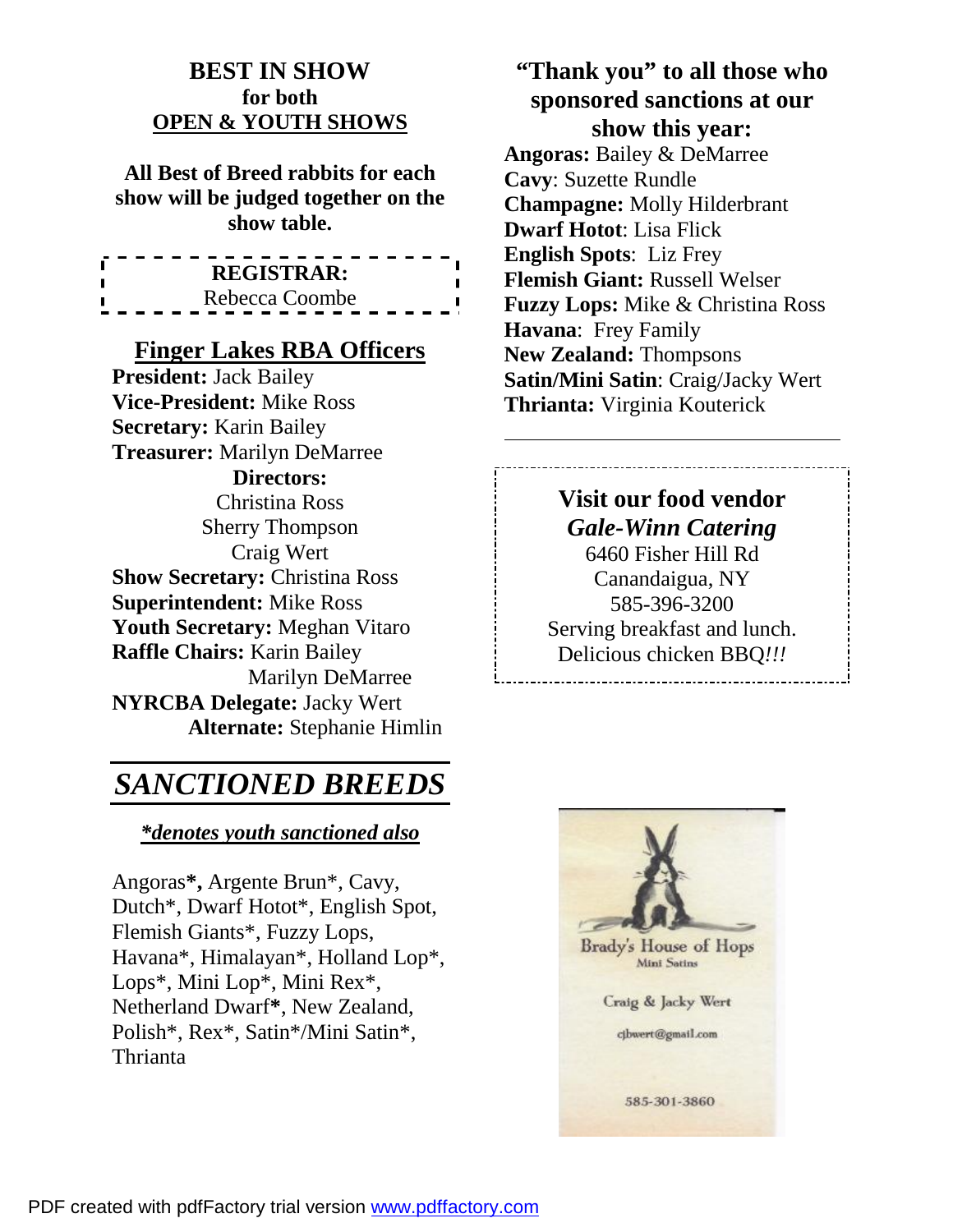### **DIRECTIONS TO SHOW SITE:**

### **From EAST/WEST: NYS Thruway/I-90**

Exit at #43-Manchester, turn left on Rt. 21 N to Palmyra (about 6 miles). In Palmyra turn left on Brookside Terr., enter fair gate, building on the right.

### **From EAST: NYS Route 31**

In Palmyra turn left at light, Rt.21 S at 4 corners/4 churches; make right on Brookside Terr., enter fair gate, building on the right.

### **From WEST: NYS Route 31**

In Palmyra either:1) Turn right onto Gates St., enter fairgrounds by main gate and bear left to new building. **OR** 2) Go to main light at 4 corners/4 churches and turn right onto Rt. 21 S; go to Brookside Terr. turn right and enter fair gate, building on the right.



CAMPING: see [www.waynecountyfair.org](http://www.waynecountyfair.org) For any questions, please contact Craig Wert at [cwert@waynecsd.org](mailto:cwert@waynecsd.org)

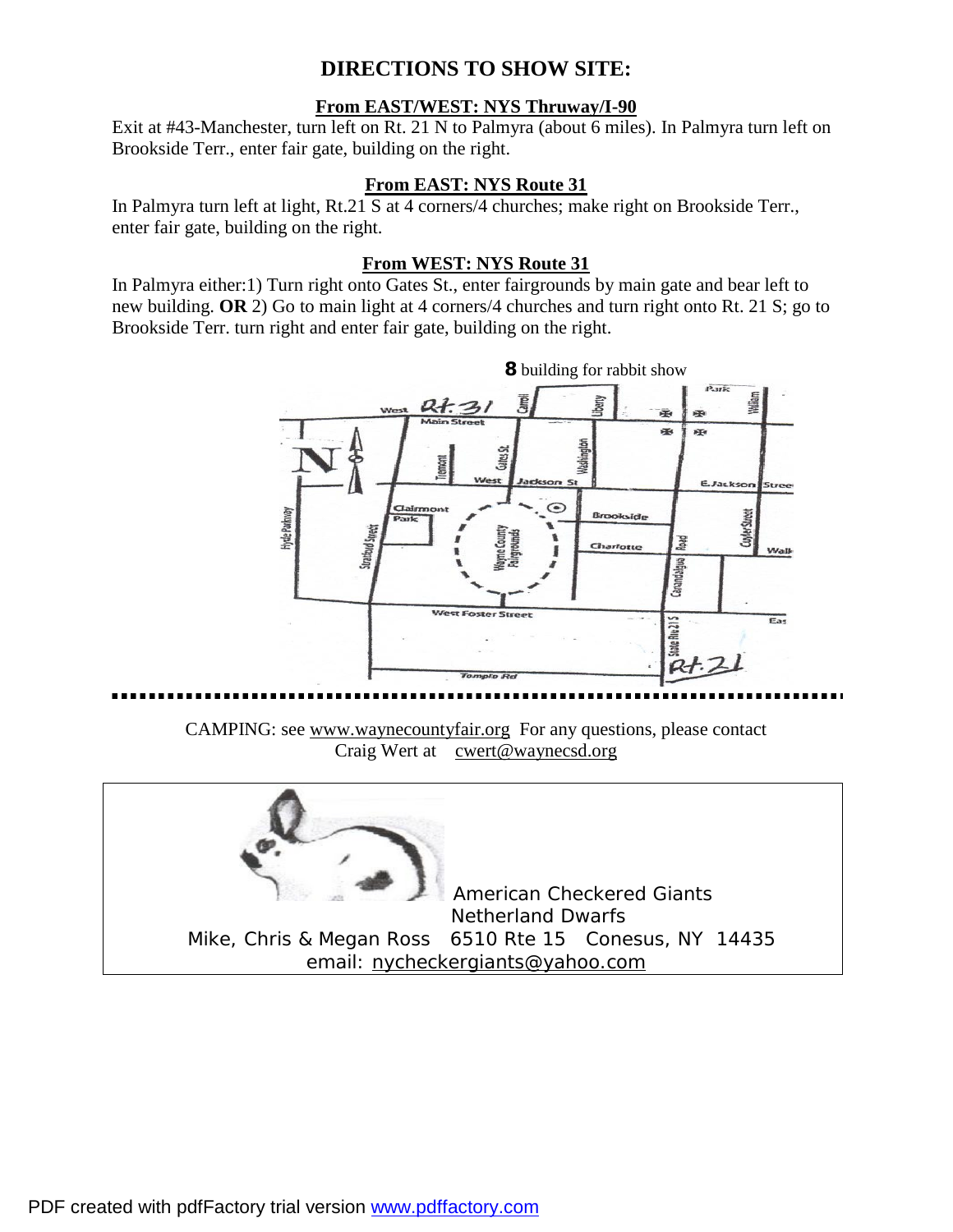

### Wayne County Fair - Palmyra, NY August 13-18, 2020 [www.waynecountyfair.org](http://www.waynecountyfair.org) Rabbit & Cavy Show **(not ARBA sanctioned) For information contact: Jacky Wert 585-301-3860**



 5383 Thomas Rd. Canandaigua, NY 14424 (585) 394-2288 fingerlakesanimalhospital.com Quality veterinary care for rabbits & cavies Exams – Lab Testing – Surgery  **OPEN:** Mon, Wed, Thurs. 8 am-8pm Tues. 8 am-6 pm Fri. 8 am-5 pm Sat. 8 am-2 pm

**OFFICIAL ARBA OPEN & YOUTH SANCTIONED SHOWS**  Eric Stewart, Executive Director PO Box 400 – Knox, PA 16232-0400 [www.arba.net](http://www.arba.net)

> Dues: **Individual**-\$20/year, \$50/3 years **Husband/Wife**-\$30/year, \$75/3 years **Youth Dues**: \$12/year, \$30/3 years

**The 2020 ARBA Convention Harrisburg, PA October 18 - 21, 2020**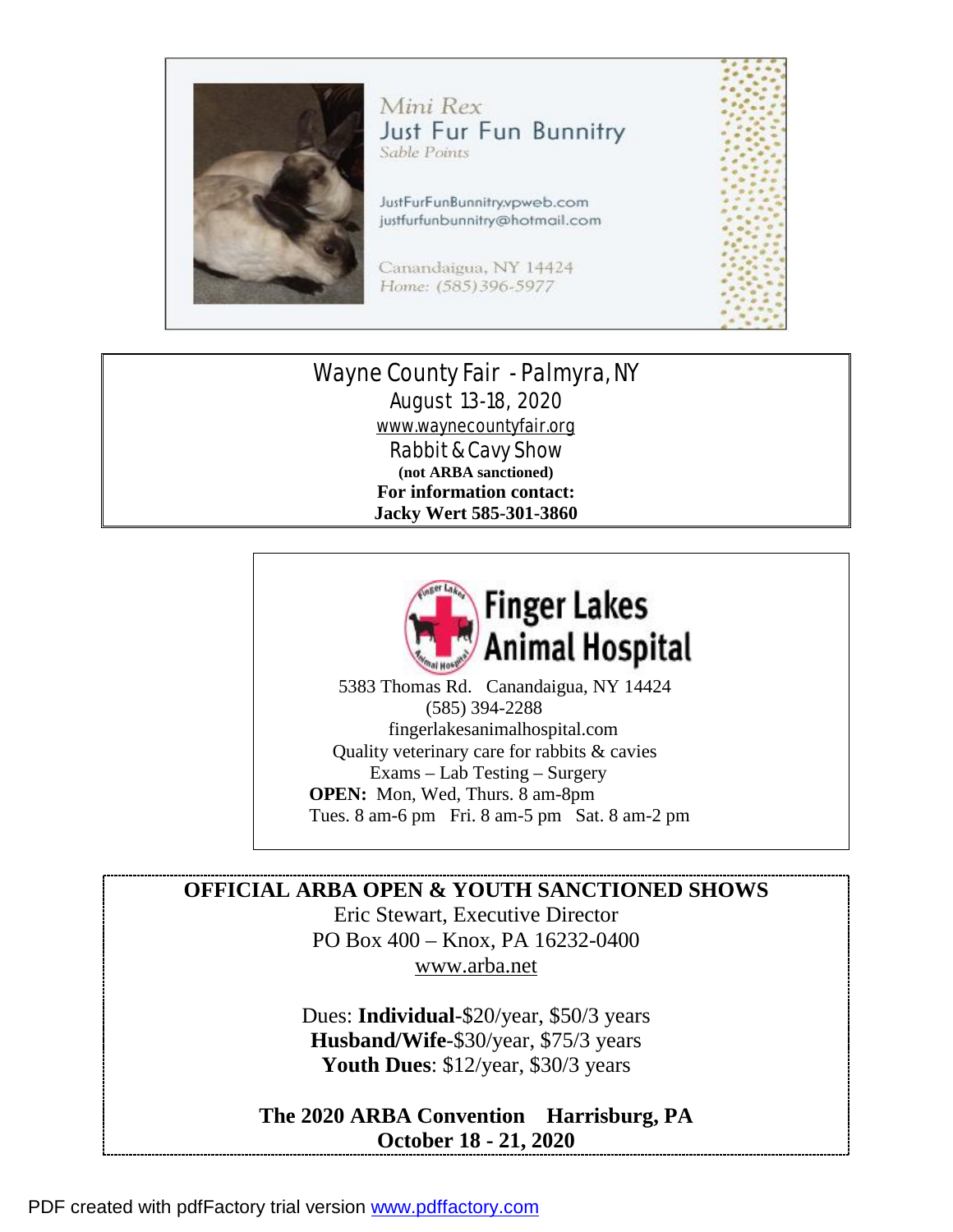## FINGER LAKES RABBIT BREEDERS ASSOCIATION *ENTRY FORM*

*OPEN or YOUTH SHOW A or SHOW B or BOTH SHOW DATE: MAY 9, 2020 WAYNE COUNTY FAIRGROUNDS, PALMYRA, NY SHOW SECRETARY: CHRISTINA ROSS 6510 RT 15, CONESUS, NY 14435 Email: [flrbachris2@yahoo.com](mailto:flrbachris2@yahoo.com) Pre-entries: postmarked by May 2, 2020, e-mailed by May 7, 2020 Pre-entries: \$3.00. Day of Show entries: \$5.00* 

Exhibitor Name:

Address:

Phone:

Email:

| $\textsf{EAR}~\#$ | <b>BREED</b> | VARIETY | CLASS/SEX | FUR/WOOL          | $\mathsf{F}\,\mathsf{E}\,\mathsf{E}$ |
|-------------------|--------------|---------|-----------|-------------------|--------------------------------------|
|                   |              |         |           |                   |                                      |
|                   |              |         |           |                   |                                      |
|                   |              |         |           |                   |                                      |
|                   |              |         |           |                   |                                      |
|                   |              |         |           |                   |                                      |
|                   |              |         |           |                   |                                      |
|                   |              |         |           |                   |                                      |
|                   |              |         |           |                   |                                      |
|                   |              |         |           |                   |                                      |
|                   |              |         |           |                   |                                      |
|                   |              |         |           |                   |                                      |
|                   |              |         |           |                   |                                      |
|                   |              |         |           |                   |                                      |
|                   |              |         |           |                   |                                      |
|                   |              |         |           |                   |                                      |
|                   |              |         |           |                   |                                      |
|                   |              |         |           |                   |                                      |
|                   |              |         |           |                   |                                      |
|                   |              |         |           |                   |                                      |
|                   |              |         |           |                   |                                      |
|                   |              |         |           |                   |                                      |
|                   |              |         |           | <b>TOTAL FEES</b> |                                      |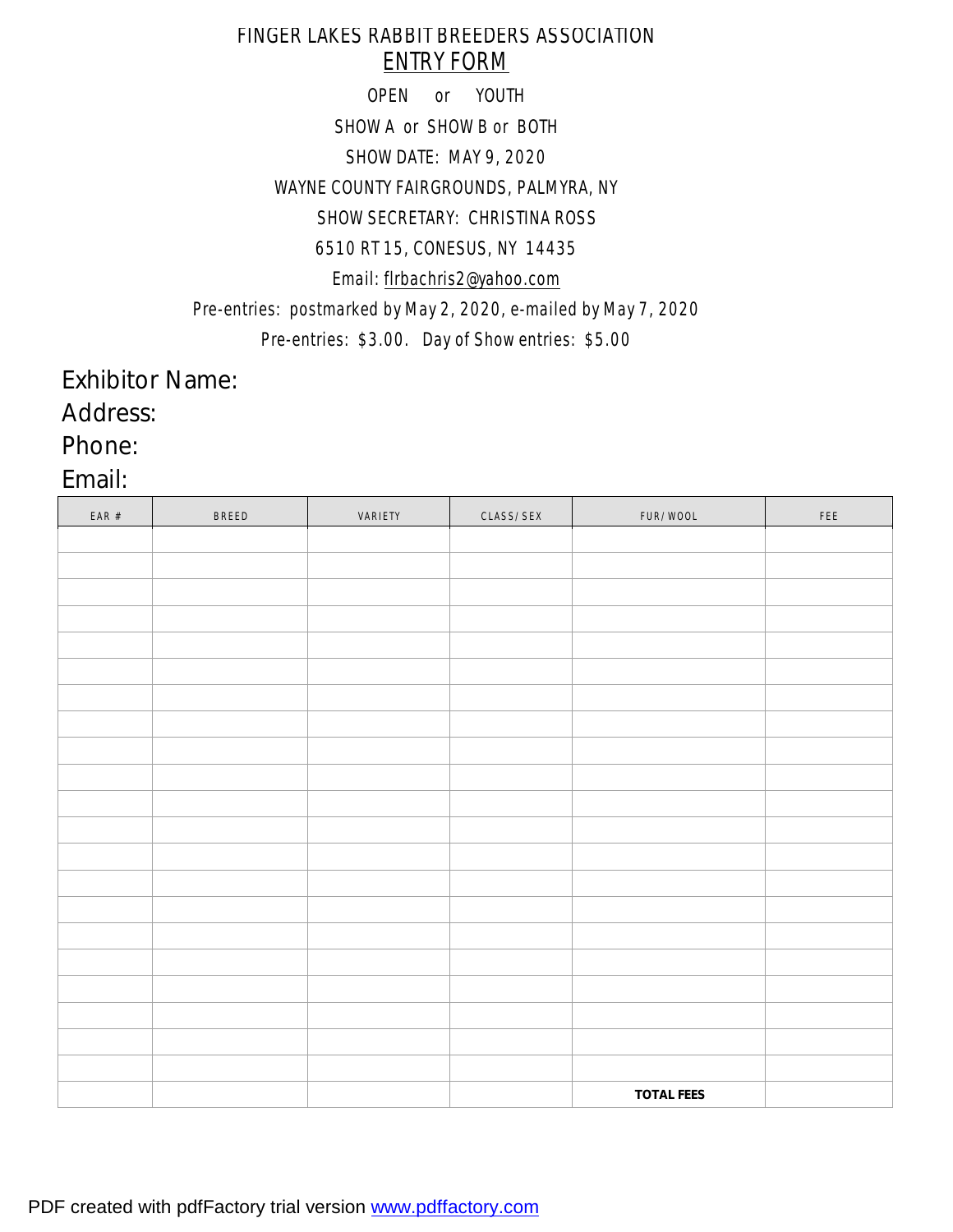#### **AMERICAN FUZZY LOP**

Paula Grady PO Box 267 Elbert, CO 80106 (303) 648-9976 [fuzzythinking@att.net](mailto:fuzzythinking@att.net) Membership: Individual, Adult/Youth - \$17; Renewal –  $$12$ ; 3 Yrs –  $$37$ ; Renewal –  $$32$ ; Family –  $$22 + $2$  per child; Renewal –  $$17 + $2$  per child; 3 Yrs –  $$54 + $6$  per child; Renewal – \$48 + \$6 per child; Canadian – \$22 US/yr (Single); All other foreign –\$35 US/yr (Single) Sanction Fees\*: OPEN \$10.00 – YOUTH \$8.00 Sanction requests must be received no less than 7 days prior to the show date or the sanctioning fees are doubled.Send Sanction Requests/Show Reports to: Rob Grady PO BOX 267 Elbert, CO 80106 (303) 648-9976

[aflrcsweepschair@att.netaflrc.weebly.com](mailto:aflrcsweepschair@att.netaflrc.weebly.com) \* Any sanction request not received at least 15 days prior to the show date will require *double fees to be paid per request. No post-show sanctions are approved. See* website *for details.*

#### **AMERICAN ARGENTE BRUN**

Julie Sennes2178 Rice Road Chehalis, WA 98532 (360) 269-6883 **[julsennes447@gmail.com](mailto:julsennes447@gmail.com) Membership: Single Adult \$10.00,**  3 Years - \$25.00; Youth \$8.00, 3 Years \$20.00; Family \$25.00, 3 Years \$60.00; Couples \$15.00, 3 Years \$35.00 Sanction **Fees: OPEN \$10.00 – YOUTH \$8.00 Send Sanction Requests to: Julie Sennes** *(address above)* Send sanction reports to **[argentebrunclub@gmail.com](mailto:argentebrunclub@gmail.com)** Find Us on Facebook!

#### **AMERICAN CAVY BREEDERS ASSOCIATION**

**Reed Tibbets** 470 San Remo Drive Princeton, TX 75407 214-724-754 [acbasec@yahoo.com](mailto:acbasec@yahoo.com) Membership: Adult – *(New)* \$25, *(Renewal)* \$20, 3 yrs *(New)* \$60, 3 yrs *(Renewal)* \$55; Youth – *(New)* \$20, *(Renewal)* \$15, 3 yrs *(New)* \$45, 3 yrs *(Renewal)* \$40; Family – *(New)* \$30, *(Renewal)* \$25, 3 yrs *(New)* \$75, 3 yrs *(Renewal)* \$70; Canadian Members Add \$5/yr, Other Foreign Add \$20/yr;Sanction Fees: OPEN \$10.00 – YOUTH \$8.00Send Sanction Requests to: Reed Tibbets 470 San Remo Drive Princeton, TX 75407 214-724-7541 [acbasec@yahoo.com](mailto:acbasec@yahoo.com) Send Sweepstakes to: Dana Kolstad 3540 N Curt Dr Meridian, ID 83646 or email to: [ACBAsweeps@Gmail.com](mailto:ACBAsweeps@Gmail.com) [www.acbaonline.com](http://www.acbaonline.com)

#### **CHAMPAGNE d'ARGENT**

Sheila Hoff 9386 Jennifer CourtChisago City, MN 55013 **[cdarfbusiness@gmail.com](mailto:cdarfbusiness@gmail.com) Membership: Adult** *(New)* **– \$15, \$32 3**  yrs; Adult (Renew)- \$10, \$27 3 yrs; Youth (New) - \$13; Youth (Renew) - \$8; Husband/Wife (New) - \$17, \$38 3 yrs; Husband/Wife (Renew) - \$12, \$33 3 yrs; Foreign add \$15 surcharge per year if newsletter is mailed. Sanction Fees: OPEN **\$10.00; YOUTH \$8.00 Send Sanction Requests/Show Reports to: Sheila Hoff [cdarfbusiness@gmail.com](mailto:cdarfbusiness@gmail.com)**

#### **AMERICAN DUTCH RABBIT CLUB**

Janet Bowers 3520 Baker Rd Olivet, MI 49076 517-449-8341 **[amdutchclub@aol.com](mailto:amdutchclub@aol.com)** Membership: Adult – *(New)* \$15, *(Renewal)* \$10; Youth – *(New)* \$13, *(Renewal)* \$8; Husband/Wife – *(New)* \$19, *(Renewal)* \$14; Family – *(New)* \$25, *(Renewal)* \$20; Sanction Fees: OPEN \$12.00; YOUTH \$10.00 Open and Youth Combined \$18.00 Must be requested at the same time. If five or less shown in Open or five or less shown in Youth, free sanction within the following year of original show date. Sanction chair must be notified of the above within 30 days after original show date. Send Sanction Requests to: **Janet Bowers** *(address above)* **Send Show Reports to: Tiffany Wayne 32881 790th Ave [www.cremedargent.weebly.com](http://www.cremedargent.weebly.com) Ellendale, MN 56026 (507) 383-0849 [football\\_chick\\_8@hotmail.com](mailto:football_chick_8@hotmail.com) [www.dutchrabbit.com](http://www.dutchrabbit.com)**

#### **AMERICAN DWARF HOTOT RABBIT CLUB**

*Terry L. Robertson 2019 Nicodemus Rd Westminster, MD 21157 443-881-3513 [terry@mameandop.com](mailto:terry@mameandop.com) Membership: Adult –*  \$10, 3 yrs \$25; Youth - \$7, 3 yrs \$17; Husband/Wife (2 Adults) - \$15, 3 yrs \$35; Family - \$15 (\$2/child); Lifetime (1 Adult) -\$150, (2 Adults) \$200; Foreign (All Membership Types) - add \$10/yr service charge; NEW MEMBERS ONLY - Add \$5 S&H **Per Household for Materials** *Sanction Fees: OPEN \$10.00 – YOUTH \$6.00 Send Sanction Requests to: Terry L Robertson*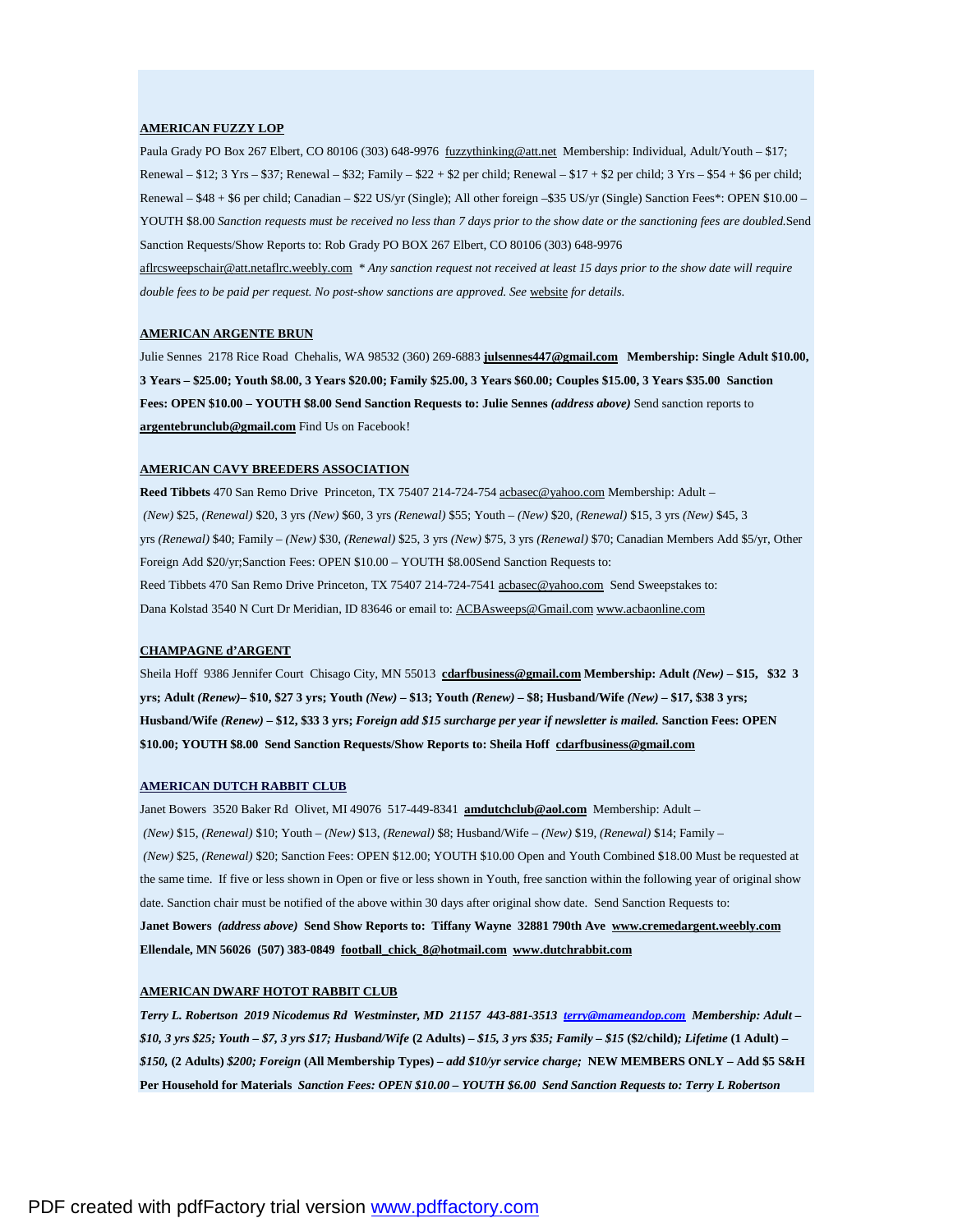#### **(address above)** *Send Show Reports to: Angie Finkbeiner 29100 27 Mile Rd Lenox, MI 48048 (586) 260-2640*

#### **[DHSweeps10@yahoo.com](mailto:DHSweeps10@yahoo.com) [www.adhrc.com](http://www.adhrc.com)**

#### **NATIONAL ANGORA RABBIT BREEDERS CLUB**

Margaret Bartold 909 Highway E Silex, MO 63377 (573) 384-5866 [tomar5866@windstream.net](mailto:tomar5866@windstream.net) Membership: Adult – \$10, \$18 2 yrs, \$27 3 yrs; Youth – \$5, \$10 2 yrs, \$15 3 yrs; Rabbitry *(two people at the same address)* – \$15, \$25 2 yrs, \$35 3 yrs; Family – \$20, \$30 2 yrs, \$40 3 yrs Sanction Fees: Open & Youth: \$15.00 for all four breeds-Youth free; Youth Only: \$5.00 for all four breeds; Fair Shows only: One breed \$5.00 or \$12.00 for all four breeds. Send Sanction Requests/Show Reports to: Robin Olson 414 Woodside Drive Harrisburg, NC 28075 704-305-0385 [narbcsweeps@gmail.com](mailto:narbcsweeps@gmail.com) [www.nationalangorarabbitbreeders.com](http://www.nationalangorarabbitbreeders.com)

#### **AMERICAN ENGLISH SPOT RABBIT CLUB**

John Scheiwe 3914 W Norway Ct Bloomington, IN 47404 812-606-3426 [aesrcsecretary@gmail.com](mailto:aesrcsecretary@gmail.com) *All awards won at an ARBA Convention must be picked up at the Convention. None will be mailed by AESRC. Inc.* Membership: Adult *(New)* \$15, *(Renewal)* \$10; Youth – *(New)*\$12, *(Renewal)* \$7; Husband/Wife – *(New)* \$18, *(Renewal)* \$13; Family – *(New)* \$25, *(Renewal)* \$20 *(plus \$2/child)*; Foreign same as US *(all fees in US funds)* All foreign memberships and/or sanction fees must be paid in US currency or drawn on a US bank, including postal and regular moneyorders. Sanction Fees: OPEN \$12.00 – YOUTH \$7.00 "500 Mile Rule" AESRC Inc's National All English Spot Show is held on a Saturday. Send Sanction Requests to: John Scheiwe *(address above)* Send Show Reports to: Andrew Stutler 77 Janquil Lane Levittown, PA 19055 [AESRCsweeps@gmail.com](mailto:AESRCsweeps@gmail.com) americanenglishspot.weebly.com

#### **NATIONAL FEDERATION OF FLEMISH GIANT RABBIT BREEDERS, INC**

Wayne Bechdel117 Hollow RoadLockhaven, Pennsylvania 17745(570) 769-6059 **[wbechdel@wildblue.net](mailto:wbechdel@wildblue.net)**

Membership: Adult/Youth – (New) \$20, (Renewal) \$15; Husband/Wife – (New) \$20, (Renewal) \$15; Family – (New)\$22 + \$3.00

per child, (Renewal) \$20 + \$2.00 per child; Canada (Single) - (New) \$30, (Renewal) \$20; All other foreign (Single) -

**(New) \$40, (Renewal) \$35; Sanction Fees: OPEN \$10.00; YOUTH \$8.00; OPEN/YOUTH Combination \$15.00** 

**(Must use same show secretary) Send Sanction Requests/Show Reports to: Wayne Bechdel (address above) [www.nffgrb.net](http://www.nffgrb.net)**

#### **HAVANA RABBIT BREEDERS ASSOC**

Tanya ZimmermanPO Box 376 Marion, WI 54950(715) 823-5020 **[havanasecretary@yahoo.com](mailto:havanasecretary@yahoo.com) Membership: Adult – \$8,** 

\$20 3 yrs; Youth - \$6, \$14.50 3 yrs; Husband/Wife - \$11.50, \$29.50 3 yrs; Family - \$11.50 (\$3.50/child); Foreign Membership -

**Add \$5 to each option; Sanction Fees: OPEN \$10.00; YOUTH \$5.00; OPEN/YOUTH Combination \$10.00** 

**Send Sanction Requests/Show Reports to: Tanya Zimmerman** *(address above)* **[www.havanarb.net](http://www.havanarb.net)**

#### **AMERICAN HIMALAYAN RABBIT ASSOC**

Errean Kratochvil 2159 Bendway Dr Port Charlotte, FL 33948 (727) 686-9075 <mailto:himi1@yahoo.com> Membership: Adult – \$10, \$25 3 yrs; Youth – \$8, \$20 3 yrs; Husband/Wife – \$12, \$30 3 yrs; Family – \$12, \$30 3 yrs; Sanction Fees: OPEN \$7.00 – YOUTH \$7.00 OPEN/YOUTH COMBINATION – \$10.00 *(Combination sanction fee applies only if applied for a same time and is for the same date.)* Send Sanction Requests to: Errean Kratochvil *(address above)* Send Show Reports to: Teri Peterson PO Box 818 Pagosa Springs, CO 81147 [teribunnies@gmail.com](mailto:teribunnies@gmail.com) [www.himalayanrabbit.com](http://www.himalayanrabbit.com)

#### **HOLLAND LOP RABBIT SPECIALTY CLUB**

**Tess Fragulia 10589 Hillview Road Windsor, CA 95452 707-480-7471 [hlrscsec@comcast.net](mailto:hlrscsec@comcast.net) Send Sanction Requests/Show Reports to: Cheri Bushee PO Box 27 Spencerville, IN 46788 [cheri48@aol.com](mailto:cheri48@aol.com) Sanction Fees: OPEN \$15.00; YOUTH**  \$10.00 Membership: Adult -\$15; Youth - \$12; Husband/Wife - \$19; Family - \$27 Canada/New Mexico: Add \$5 per year **service charge. All other Foreign: Add \$10 per year service charge. [www.hlrsc.com](http://www.hlrsc.com)**

#### **LOP RABBIT CLUB OF AMERICA**

Sandy Bennett 59 Maple Knoll Ct Prosperity, SC 29127 **[lrcasec@gmail.com](mailto:lrcasec@gmail.com) Membership: Adult – (New) \$15, (New 2**  yr) \$20, (Renewals) \$10/year; Youth - (New) \$10, (New 2 yr) \$14, (Renewals) \$7/yr; Husband/Wife - (New) \$20, (New 2 yr)\$30, (Renewal) \$15/yr; Family - (H/W fee plus \$5/child/year); Foreign add \$6/year; Only 1copy of the Lop Guidebook is **sent per household. Only 1 copy of the Lop Digest (newsletter) is sent per household unless otherwise requested. Sanction Fees: OPEN \$16.00; YOUTH \$9.00** Send Show Reports and Sanction Requests to: **Richard Gehr 190 N First Avenue Coal City, IL 60416 [rwgehr@aol.com](mailto:rwgehr@aol.com) [www.lrca.us](http://www.lrca.us)**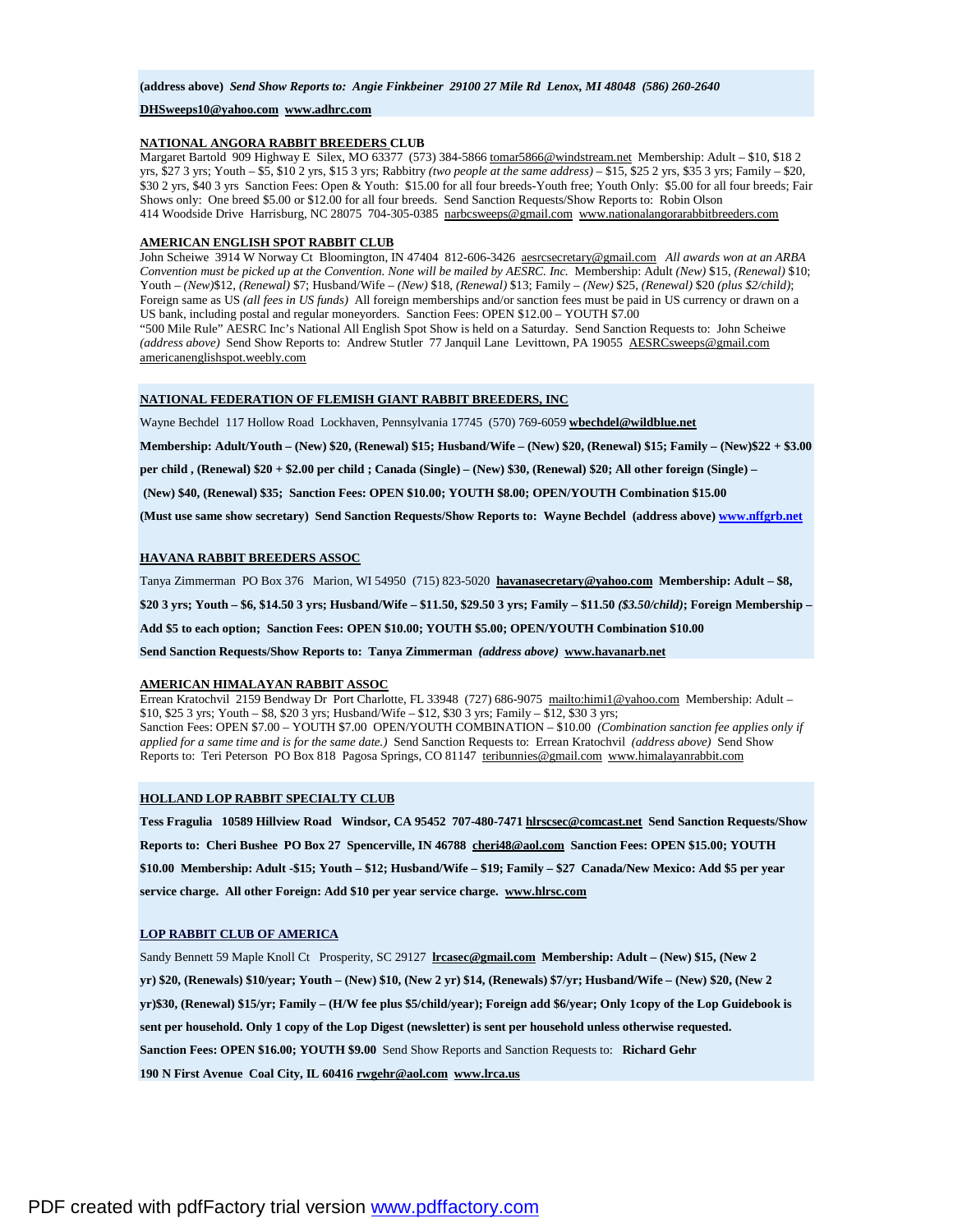#### **AMERICAN MINI LOP RABBIT CLUB**

Judy Todd1617 Douglas LaneLebanon, IN 46052-1402765-482-3921 **[hjtodd0060@att.net](mailto:hjtodd0060@att.net) Membership: Adult –** *(New)* **\$15,**  \$40 3 yr, (Renewal) \$12, \$30 3 yrs; Youth – (New) \$12, \$30 3 yr, (Renewal) \$8, \$20 3 yrs; Husband/Wife – (New) \$20, \$52 3 yr, (Renewal) \$15, \$40 3 yrs; Family - (New) \$25, \$70 3 yr, (Renewal) \$20, \$55 3 yrs; Sanction Fees: OPEN \$13.00; YOUTH **\$10.00 US funds only Send Sanction Requests/Show Reports to: Nicole Schmitt 505 E Henry Clay St #104 Whitefish Bay, WI 53217 414-217-1512 [amlrc.sweeps@gmail.com](mailto:amlrc.sweeps@gmail.com) [www.amlrcsweeps.com](http://www.amlrcsweeps.com) [www.amlrc.net](http://www.amlrc.net)**

#### **NATIONAL MINI REX RABBIT CLUB**

Doug King 2719 Terrace Ave Sanger, CA 93657 559-974-7189 **[NMRRCSecretary@gmail.com](mailto:NMRRCSecretary@gmail.com)** Membership: Adult – \$25, \$55 3 yrs; H/W – \$30, \$70 3 yrs; Family – \$45, \$115; Youth – \$25, \$55 3 yrs; Adult Foreign – \$50, \$110 3 yrs; H/W Foreign – \$60, \$140 3 yrs; Family Foreign \$90, \$230 3 yrs Sanction Fees: OPEN \$15.00; YOUTH \$15.00; OPEN/YOUTH COMBO \$30.00 Send Sanction Requests to: Doug King *(address above)* Send Show Reports to: Margaret Potter 1401 W Sian Drive Sanford, MI 48657 989-430-9161 [nmrrcopensweeps@yahoo.com](mailto:nmrrcopensweeps@yahoo.com) **[www.nmrrc.net](http://www.nmrrc.net)**

#### **AMERICAN NETHERLAND DWARF RABBIT CLUB**

Cindy StellohPO Box 573 Mukwonago, WI 53149 414-659-9001 **[andrcsectreas@yahoo.com](mailto:andrcsectreas@yahoo.com)** Membership: USA-Adult New: \$25, \$60/3 yrs; Renewal: \$18, \$50/3 yrs USA-Youth New: \$20, \$45/3yrs; Renewal \$13, \$35/3 yrs USA-Family (2) New: \$30, \$65/3yrs; Renewal: \$20, \$52/3yrs USA-Family (3+) New: \$35, \$70/3yrs; Renewal: \$25, \$57/3yrs CA/MX-Adult New: \$35, \$90/3 yrs; Renewal: \$28, \$80/3 yrs CA/MX-Youth New: \$30, \$75/3yrs; Renewal \$23, \$65/3 yrs CA/MX-Family (2) New: \$40, \$95/3yrs; Renewal: \$30, \$82/3yrs CA/MX-Family (3+) New: \$45, \$100/3yrs; Renewal: \$35, \$87/3yrs INTL-Adult New: \$50, \$135/3 yrs; Renewal: \$43, \$125/3 yrs INTL-Youth New: \$45, \$120/3yrs; Renewal \$38, \$110/3yrs INTL-Family (2) New: \$55, \$140/3yrs; Renewal: \$45, \$127/3yrs INTL-Family (3+) New: \$60, \$145/3yrs; Renewal: \$50, \$132/3yrsSanctions: Open \$15.00, Youth: \$10.00 Send Sanction Requests/Show Reports to: Richard Gehr 190 N First Ave Coal City, IL 60416 **[rwgehr@aol.com](mailto:rwgehr@aol.com)** [www.andrc.com](http://www.andrc.com)

#### **AMERICAN FEDERATION OF NEW ZEALAND RABBIT BREEDERS**

David Cardinal E4076 State Hwy 22-54 Waupaca, WI 54981 715-281-9286 [afnzrbasecty@gmail.com](mailto:afnzrbasecty@gmail.com) Membership: Adult – \$15, (Renewal) \$13; Youth – \$13, (Renewal) \$8; Husband/Wife – \$17, (Renewal) \$15; Family – \$28, (Renewal) 23; Canada – \$16, (Renewal) \$14; Foreign – (New or Renewal) \$40/person; Lifetime – \$240/person or \$250 for H/W;Sanction Fees: OPEN \$12.00; YOUTH \$8.00 Send Sanction Requests/Show Reports to: David Cardinal (address above) *[www.newzealandrabbitclub.net](http://www.newzealandrabbitclub.net)*

#### **AMERICAN POLISH RABBIT CLUB**

Joan Thies 5163 County Rd 37 Fort Lupton, CO 80621 303-358-1344 **[thiesfarms@aol.com](mailto:thiesfarms@aol.com)** Membership: Adult – \$12, \$30 3 yr; Youth – \$10, \$25 3 yr; Husband/Wife (or 2 individuals at the same address) – \$15, \$35 3 yr; Family – \$18, \$40 3 yr; Foreign Membership – Add \$10/year to above fees; Sanction Fees: OPEN \$15.00; YOUTH \$10.00 Send Sanction Requests to: Joan Thies 5163 County Rd 37 Fort Lupton, CO 80621 303-358-1344 *[thiesfarms@aolo.com](mailto:thiesfarms@aolo.com)* Send Show Reports to: Jackie Diamond [polishsweeps@gmail.com](mailto:polishsweeps@gmail.com) [www.americanpolishrabbitclub.com](http://www.americanpolishrabbitclub.com)

#### **NATIONAL REX RABBIT CLUB**

Arlyse DeLoyola PO Box 1465 Cave Junction, OR 97523 **[nationalrex@yahoo.com](mailto:nationalrex@yahoo.com)** Membership: Individual Adult or Youth (New) – \$20 (Each additional person at same address – \$5), 3 yr \$40 (Each additional person at same address – \$12); (Renewal) \$15 (Each additional person at same address – \$5), 3 yr \$30 (Each additional person at same address – \$12); Foreign: (New) – \$30(Each additional person at same address – \$5); 3 yr \$70(Each additional person at same address – \$12) , (Renewal) \$25 (Each additional person at same address – \$5); 3 yr \$60(Each additional person at same address – \$12) Sanction Fees: OPEN \$10.00; YOUTH \$7.00 Send Sanction Requests to: Arlyse DeLoyola (address above) Send Show Reports to: Chris Christian 2540 First Lakeview Cove Hernando, MS 38632 901-461-7277 [rexsweeps@yahoo.com](mailto:rexsweeps@yahoo.com) nationalrexrc.org